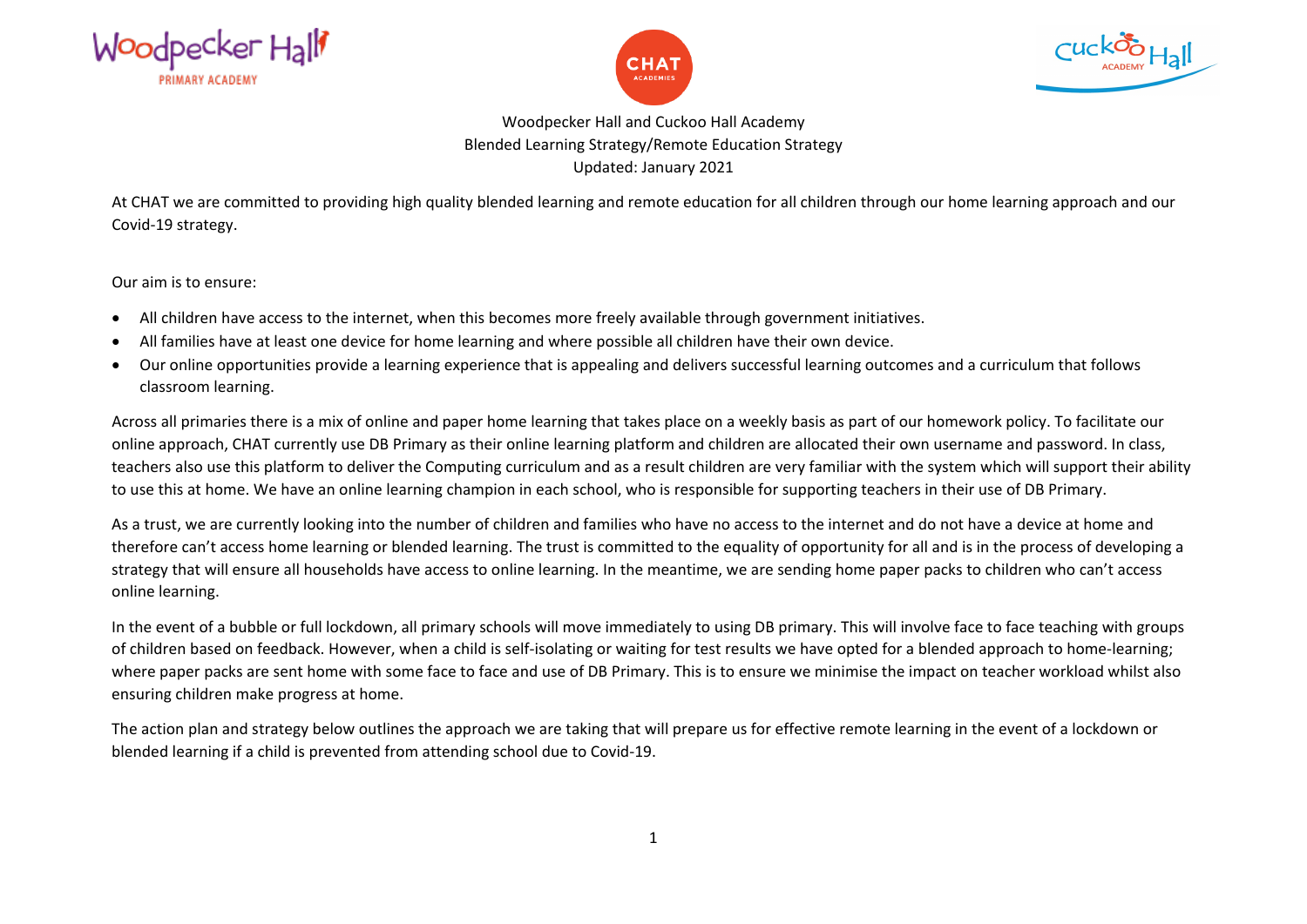





| <b>Blended Learning/ Remote Learning Action Plan</b>                           |                                                                                                                                                            |                                                     |          |        |
|--------------------------------------------------------------------------------|------------------------------------------------------------------------------------------------------------------------------------------------------------|-----------------------------------------------------|----------|--------|
| Event                                                                          | Actions                                                                                                                                                    | Who                                                 | When     | Impact |
| Pre-lockdown<br>actions                                                        | Record RWI lessons/buy RWI online lessons                                                                                                                  | Matt Clifford /RWI leaders<br>$\bullet$             | 05/10/20 |        |
|                                                                                | Time for YGLs/PhLs to research online resources e.g.<br>Oak Academy                                                                                        | <b>HTs</b><br>$\bullet$                             | 12/10/20 |        |
|                                                                                | Record procedural maths videos for children/parents<br>$\bullet$                                                                                           | Sara Tilley/NR<br>$\bullet$                         | 28/09/20 |        |
|                                                                                |                                                                                                                                                            |                                                     |          |        |
|                                                                                | Record story telling<br>$\bullet$                                                                                                                          | <b>CT</b><br>$\bullet$                              | 09/10/20 |        |
|                                                                                | Prepare SEND paper packs for children with greatest<br>needs                                                                                               | CT with SENDco support<br>$\bullet$                 | 02/10/20 |        |
|                                                                                | Class audit of access to the internet and use of<br>devices- highlighting those in need of paper copies/<br>Device loan scheme                             | Office/CT<br>$\bullet$                              |          |        |
|                                                                                | Survey of quality of home learning during lockdown.<br>$\bullet$                                                                                           | Matt Clifford to send to<br>$\bullet$<br><b>HTs</b> | 22/09/20 |        |
|                                                                                | Purchase chrome books and arrange loan scheme to<br>be advertised to parents                                                                               | <b>CEO</b><br>$\bullet$                             | Autumn   |        |
|                                                                                | Record 'how to ' videos for parents and children on DB<br>Primary and Zoom                                                                                 | <b>Computing Lead</b><br>$\bullet$                  | Ongoing  |        |
| Children sent<br>home with<br>symptoms and are<br>waiting for test<br>results. | SLT to produce year group paper packs and give to the<br>$\bullet$<br>office for the child/siblings to work on at home for up<br>to 3 days- week one pack. | SLT<br>$\bullet$                                    | 23/09/20 |        |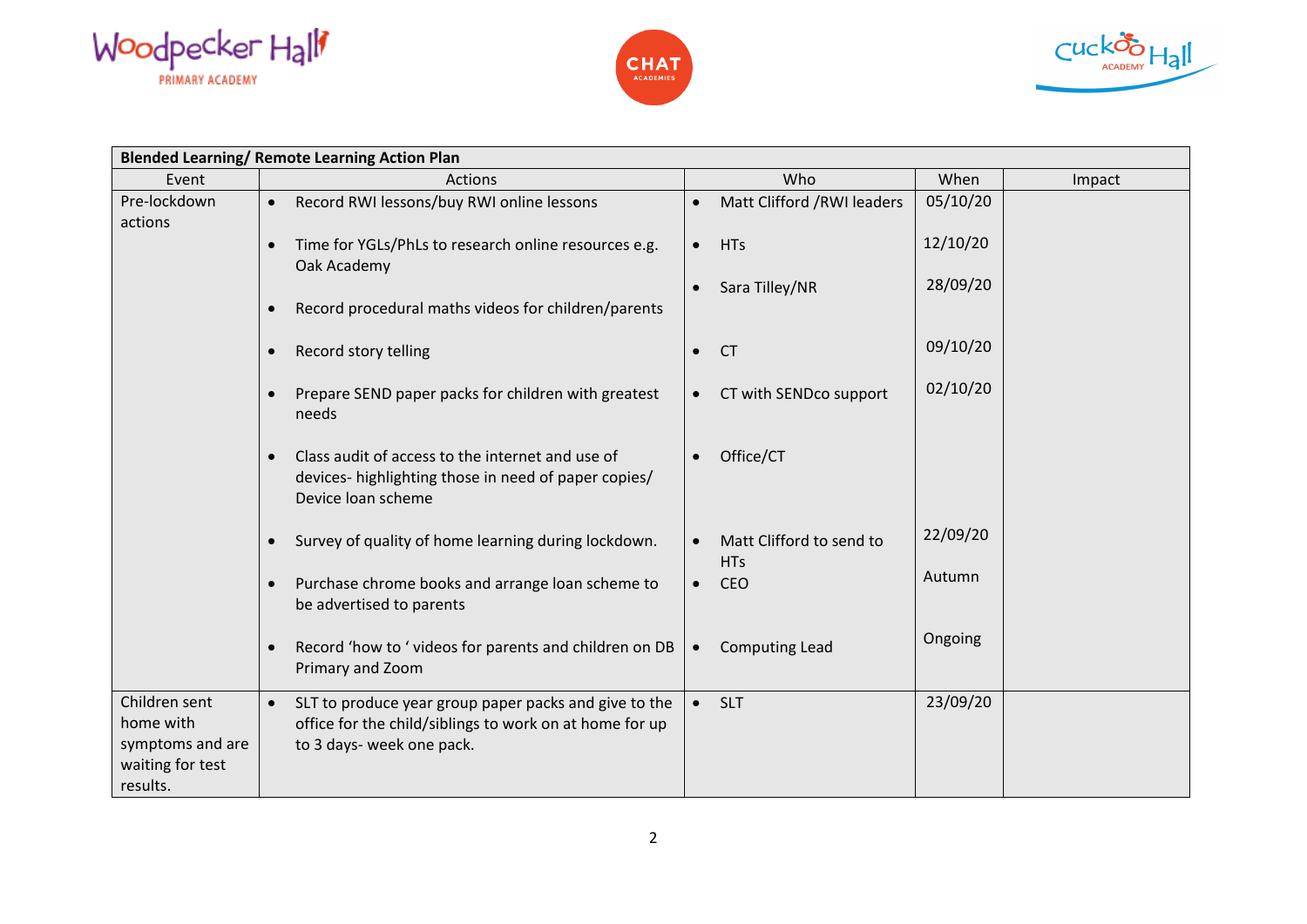| Woodpecker Hall |  |
|-----------------|--|
| PRIMARY ACADEMY |  |





|                                              | Office staff to discuss with the teacher which year<br>group pack is suitable for their ability.                                                        | Office                             |                    |
|----------------------------------------------|---------------------------------------------------------------------------------------------------------------------------------------------------------|------------------------------------|--------------------|
|                                              | All teachers to have year group learning packs and are<br>$\bullet$<br>familiar on the work being sent home.                                            | Office<br>$\bullet$                |                    |
|                                              | Learning Journey work to be uploaded onto DB<br>Primary                                                                                                 | Class teacher<br>$\bullet$         |                    |
|                                              | SEND pupils with complex needs will be given<br>individualised work by the class teacher.                                                               | Class teacher/ Sendco<br>$\bullet$ |                    |
| Child sent home<br>with symptoms             | Children must self-isolate for 10 days.<br>$\bullet$                                                                                                    |                                    |                    |
| but parents refuse<br>to get them<br>tested. | Year group paper pack sent home by the office. The<br>$\bullet$<br>office must talk to the class teacher to give the<br>appropriate level of work home. | Office<br>$\bullet$                |                    |
|                                              | Covering letter attached to pack explaining the<br>expectations of work to be completed and a clear<br>timetable for daily school work identified.      | CT/AHTs to follow up<br>$\bullet$  |                    |
|                                              | Class teacher will also upload Learning Journey (wider<br>curriculum) work onto DB Primary for the child to<br>access at home.                          |                                    |                    |
|                                              | Arrange virtual face to face contact with the child<br>twice a week. If there is no internet at home then<br>phone calls are appropriate.               |                                    |                    |
| <b>January National</b><br>Lockdown          | All schools to review the effectiveness of their online<br>learning and complete DFE remote education<br>assessment tool.                               | HT/SLT<br>$\bullet$                | 15/01/21<br>Weekly |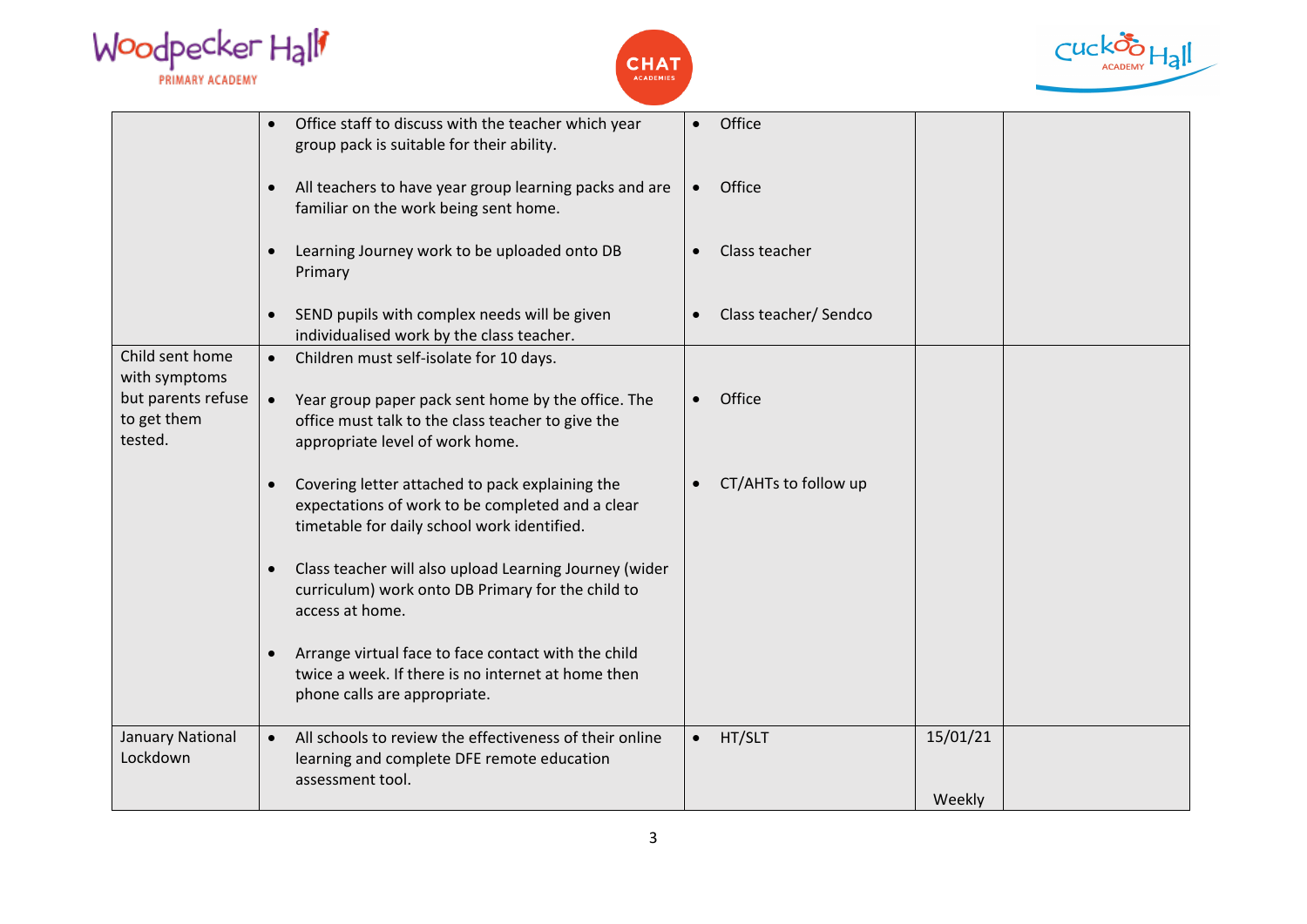| Woodpecker Hall |  |
|-----------------|--|
| PRIMARY ACADEMY |  |





|                     | Discuss gaps in remote education and actions taken to<br>further improve in weekly HT and CEO meetings.<br>Buy enough devices and internet to support families in<br>$\bullet$<br>accessing online learning.<br>Support families in being able to use the online tools<br>to access learning from home - website, how to<br>videos, bi-weekly remote learning newsletter | CEO/HT<br>$\bullet$<br>HT<br>$\bullet$ | Ongoing |  |
|---------------------|--------------------------------------------------------------------------------------------------------------------------------------------------------------------------------------------------------------------------------------------------------------------------------------------------------------------------------------------------------------------------|----------------------------------------|---------|--|
|                     | <b>Blended Learning/Remote Learning Expectations</b>                                                                                                                                                                                                                                                                                                                     |                                        |         |  |
| Bubble closes due   | <b>Class teachers</b>                                                                                                                                                                                                                                                                                                                                                    |                                        |         |  |
| to a positive test. | Before lockdown, teachers must show children what the expectations of home learning will look like<br>$\bullet$                                                                                                                                                                                                                                                          |                                        |         |  |
|                     | and ensure all children have their log in details.                                                                                                                                                                                                                                                                                                                       |                                        |         |  |
|                     | Provide them with class whiteboards and pens.<br>$\bullet$                                                                                                                                                                                                                                                                                                               |                                        |         |  |
|                     | Provide children with several levelled reading books to take home.<br>Office to email parents where necessary their usernames and passwords.<br>$\bullet$                                                                                                                                                                                                                |                                        |         |  |
|                     | Move straight onto DB Primary from first day of bubble closure.<br>$\bullet$                                                                                                                                                                                                                                                                                             |                                        |         |  |
|                     | Replicate daily in school routine online. E.g. reading, writing, maths and learning journey work.                                                                                                                                                                                                                                                                        |                                        |         |  |
|                     | There must be no need for parents to print anything.<br>$\bullet$                                                                                                                                                                                                                                                                                                        |                                        |         |  |
|                     | <b>Online Learning</b><br>Online learning for children will differ depending on the age and stage of the child. The length of                                                                                                                                                                                                                                            |                                        |         |  |
|                     | time children are expected to work remotely will also differ depending on their age.                                                                                                                                                                                                                                                                                     |                                        |         |  |
|                     | There will be a mixed approach to online learning from the class teacher: live lessons (via Zoom),<br>$\bullet$                                                                                                                                                                                                                                                          |                                        |         |  |
|                     | recorded lesson, small group teaching or feedback, PowerPoint and independent tasks uploaded to<br>DB Primary.                                                                                                                                                                                                                                                           |                                        |         |  |
|                     | Teachers will deliver differentiated lessons and work and will provide personalised learning for SEND<br>$\bullet$<br>pupils.                                                                                                                                                                                                                                            |                                        |         |  |
|                     | Teachers' assessment for learning will determine the type of feedback to be given. Pupils will receive<br>$\bullet$                                                                                                                                                                                                                                                      |                                        |         |  |
|                     | a variety of feedback such as: written feedback, face to face feedback, work acknowledgement and                                                                                                                                                                                                                                                                         |                                        |         |  |
|                     | online stickers.                                                                                                                                                                                                                                                                                                                                                         |                                        |         |  |
|                     | All children, who have access to remote learning, must join class registration at 9 am where the days                                                                                                                                                                                                                                                                    |                                        |         |  |
|                     | learning will be outlined.                                                                                                                                                                                                                                                                                                                                               |                                        |         |  |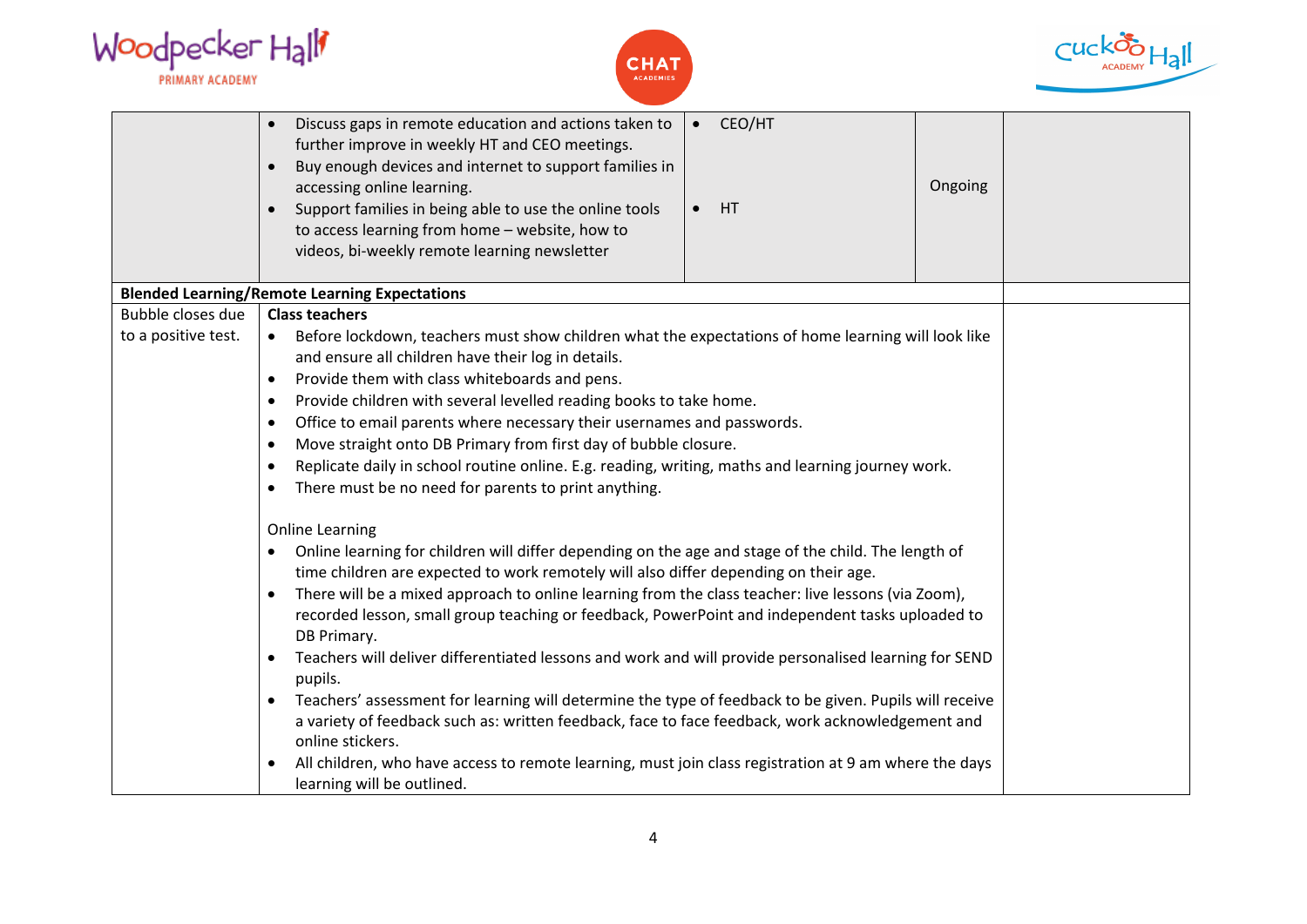





| First day calling will take place by the teacher/office to understand pupil absence from online<br>$\bullet$<br>learning.                                       |
|-----------------------------------------------------------------------------------------------------------------------------------------------------------------|
| PowerPoint and PDF is the most user friendly approach which work on most devices.<br>$\bullet$                                                                  |
|                                                                                                                                                                 |
| Paper Learning                                                                                                                                                  |
| For those children with no access to the internet or who are unable to use the internet due to age or                                                           |
| need the following expectations apply.                                                                                                                          |
| Teachers will provide children with a paper copy of the weeks' learning and activities and the<br>teaching slides.                                              |
| Teachers will call the child to explain the learning and touch base with the child at least another<br>$\bullet$<br>twice in the week to support with learning. |
| Where appropriate personalised SEND work and paper learning will be created weekly and sent<br>$\bullet$                                                        |
| home. Children must have telephone contact three times a week if there is no access to the<br>internet.                                                         |
| Teacher's continue to plan weekly with their teams to ensure consistency across the year groups.<br>$\bullet$                                                   |
| <b>Teaching Assistants</b>                                                                                                                                      |
| Take home a laptop<br>$\bullet$                                                                                                                                 |
| Phonics and reading support for targeted children will continue through zoom calls throughout the<br>$\bullet$<br>day on a one to one or small group basis.     |
| Daily group zoom for phonics in YR, Y1, Y2.<br>$\bullet$                                                                                                        |
| Live lessons for catch up for identified children.<br>$\bullet$                                                                                                 |
| Prepare and send home any additional paper learning packs for children as agreed with the class<br>$\bullet$<br>teacher.                                        |
| AHT/DHT                                                                                                                                                         |
| Ensure that all children who have no access to online have the appropriate paper home learning<br>٠<br>sent home.                                               |
| Work with teachers in their allocated year groups and ensure all children are accessing their<br>$\bullet$                                                      |
| learning. Ensure that online and paper learning is high quality and children are making progress.                                                               |
| Weekly zoom meetings with their year groups to offer support and monitor quality of learning and<br>$\bullet$<br>pupil responses.                               |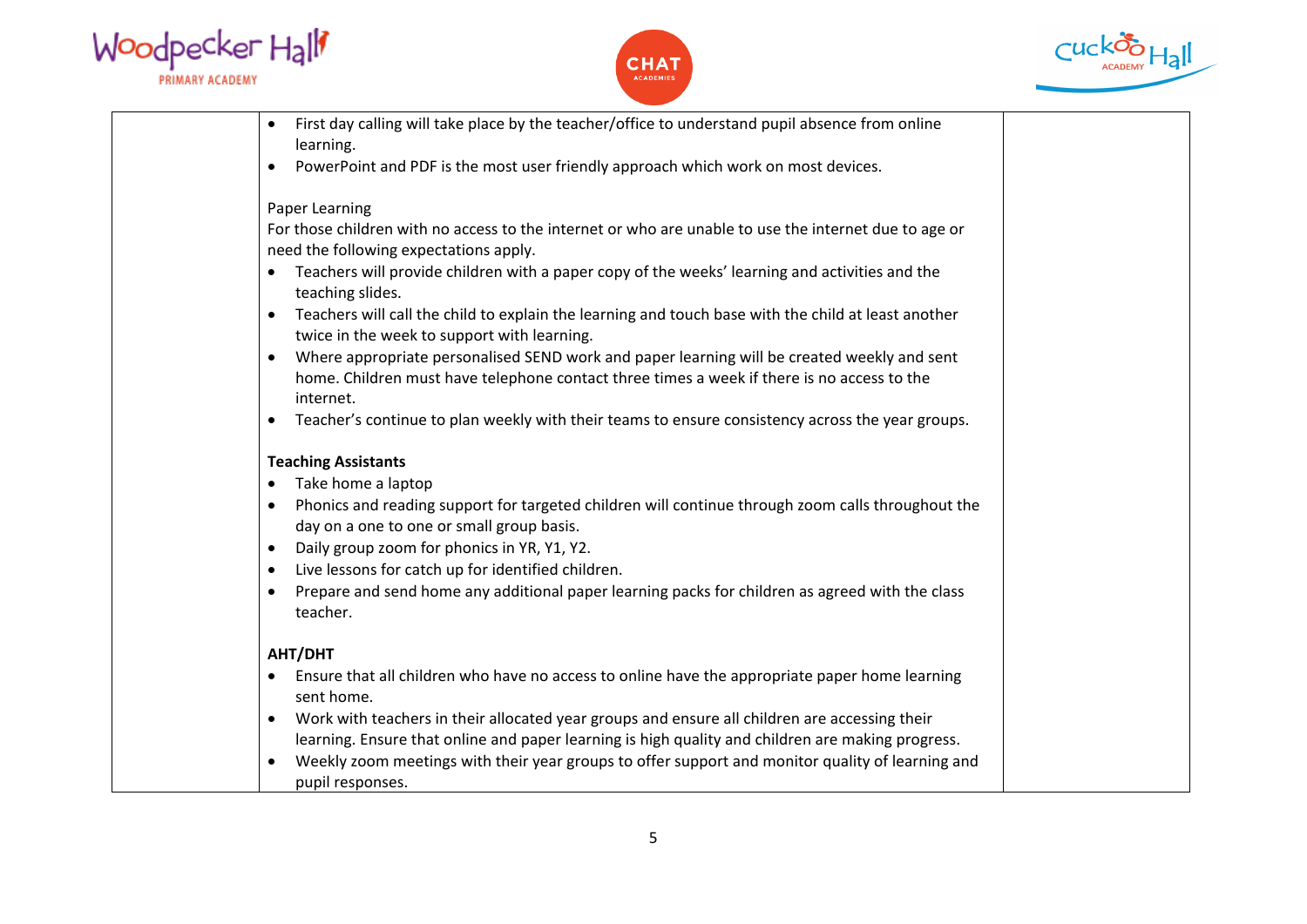





|                               | Call any child/parents where the teachers have concerns in regards to work being completed.<br>$\bullet$                                                                                                                                                                                                                                                                                                                                                                                                                                                                                                                                                                                                                                                                                                                                                                                                                                                                                                                                                                                                                                                                                                                                                                                                                                                                                                                                                                                                                                                                                            |
|-------------------------------|-----------------------------------------------------------------------------------------------------------------------------------------------------------------------------------------------------------------------------------------------------------------------------------------------------------------------------------------------------------------------------------------------------------------------------------------------------------------------------------------------------------------------------------------------------------------------------------------------------------------------------------------------------------------------------------------------------------------------------------------------------------------------------------------------------------------------------------------------------------------------------------------------------------------------------------------------------------------------------------------------------------------------------------------------------------------------------------------------------------------------------------------------------------------------------------------------------------------------------------------------------------------------------------------------------------------------------------------------------------------------------------------------------------------------------------------------------------------------------------------------------------------------------------------------------------------------------------------------------|
|                               | HT<br>Monitor the implementation and quality of the blended learning/remote learning, making sure high<br>$\bullet$<br>quality learning is taking place.<br>Ensure all children are accessing online or have high quality paper learning.<br>$\bullet$<br>Monitor the quality of zoom interactions between teachers and children.<br>$\bullet$<br>Provide learning at home tips and keeping safe and healthy and videos for children.<br>$\bullet$<br>Work with the safeguarding team to monitor vulnerable children not in school and carry out weekly<br>phone calls and personal welfare checks where needed.                                                                                                                                                                                                                                                                                                                                                                                                                                                                                                                                                                                                                                                                                                                                                                                                                                                                                                                                                                                    |
| Local or national<br>lockdown | All actions as above.<br>$\bullet$<br>Arrange for a key worker and vulnerable children hub to run within each school.<br>$\bullet$<br>Hub children must log in at 9am for registration and spend the morning accessing DB Primary<br>learning at the hub as allocated by the class teacher.<br>Hub staff will support children's online learning and will help children upload work for their class<br>teacher. They will also ensure that children attend additional zoom interventions throughout the<br>school day.<br>Hub staff have flexibility to offer a range of activities in the afternoon to meet the needs of the<br>children. There should be a focus on developing children's mental health and well-being. The<br>afternoon sessions are also a great opportunity for the Hub staff to help children catch up with<br>focused one to one or small group support.<br>SEND bubbles within the hub are closely monitored to ensure quality of learning taking place.<br>$\bullet$<br>SEND team monitor closely the quality of work SEND children receive at home.<br>$\bullet$<br>Headteachers will ensure that all available devices and internet are given to families that require it<br>and offer support in using the equipment.<br>Heads will meet virtually each week to review impact of blended learning and the ongoing quality of<br>provision in the hub.<br>The school will open for reading book exchange on a given day and with all Covid-19 safeguards in<br>$\bullet$<br>place to ensure children have access to both online books and levelled school reading books. |